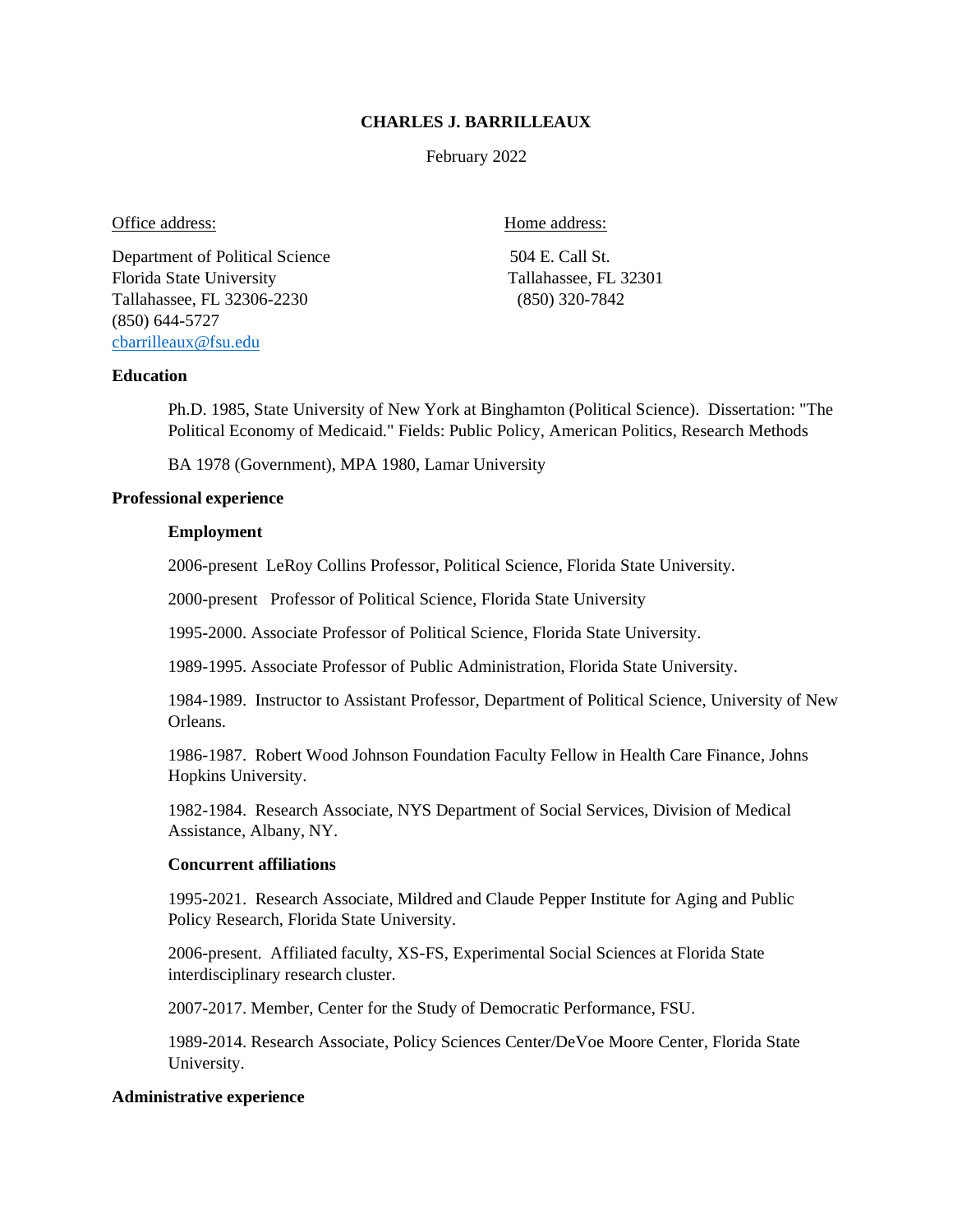August 2014-August 2020. Chair, Department of Political Science.

August 2011- August 2014. Director, Social Sciences and Public Affairs Living and Learning Community.

June 2007-August 2011. Director of Graduate Studies, Political Science

June 2006-August 2011. Placement coordinator, Political Science.

March 1998-January 2001. Faculty Director, Survey Research Laboratory, Florida State University.

August 1999-July 2002. Director of Graduate Studies, Political Science, Florida State University.

1987-1989. Director of Graduate Studies, Political Science, University of New Orleans.

## **Research and publications**

## **Current research**

C. Barrilleaux, J. Crofoot, and J. Swanson. "What Affects State Medicaid Program Design?" Working paper.

C. Barrilleaux, J. Swanson and J.D. Irogoyun Borunda. "Do State Government Austerity Budgets and Tax Cuts Create Jobs and Wage Growth: Evidence from the Recovery." working paper.

## **Book.**

C. Barrilleaux, C. Reenock and M. Souva. 2017. *Democratic Policymaking*. NY: Cambridge University Press.

# **Refereed** a**rticles.**

2020. J. Swanson and C. Barrilleaux. "State Government Preemption of Local Government Decisions." *Urban Afffairs Review* 48(4): 528-46.

2014. C. Barrilleaux and Carlisle Rainey. "The Politics of Need: Explaining Gubernatorial Choices to Refuse the 'Obamacare' Medicaid Expansion." *State Politics and Policy Quarterly*  14 (4): 437-60*.* (Excerpted in London School of Economics US Politics Blog [http://blogs.lse.ac.uk/usappblog/2015/03/23/governors-who-refuse-to-expand-medicaid-are](http://blogs.lse.ac.uk/usappblog/2015/03/23/governors-who-refuse-to-expand-medicaid-are-doing-so-for-political-reasons-despite-the-needs-of-their-states-citizenry/)[doing-so-for-political-reasons-despite-the-needs-of-their-states-citizenry/](http://blogs.lse.ac.uk/usappblog/2015/03/23/governors-who-refuse-to-expand-medicaid-are-doing-so-for-political-reasons-despite-the-needs-of-their-states-citizenry/) 3-23-15. )

2014. A. Boyle, C. Barrilleaux and D. Scheller. "Does Walkability Affect House Prices? *Social Science Quarterly* 95(3): 852-67.

2012. J. Esarey, T. Salmon and C. Barrilleaux. Experimental Evidence on Preferences for Redistribution, *Economic Inquiry* 50 (3): 604-24.

2012. J. Esarey, T. Salmon and C. Barrilleaux. Risk and Preference for Redistribution in a Laboratory Democracy, *Political Research Quarterly* 65(3): 685-698.

2007. C. Barrilleaux and P. Brace. "Notes from the 'Laboratories of Democracy': Explaining States' Use of Redistributive and Developmental Policies to Reduce Health Uninsurance." Journal of Health Politics, Policy and Law 32: 655-82.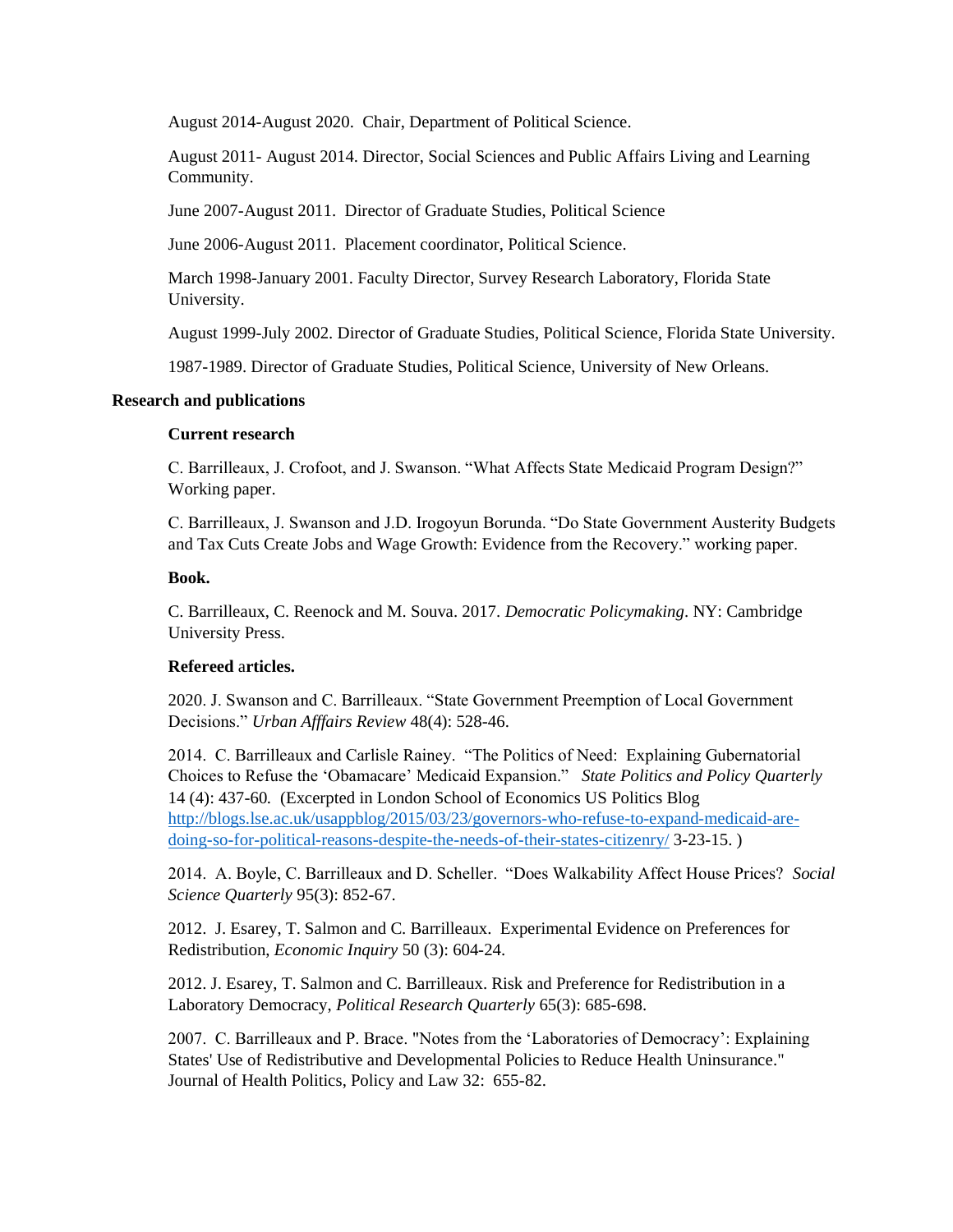2006. C. Barrilleaux and T. Carsey. "Local Government Political and Governance Institutions." *Review of Policy Research*, Fall 2006, 1119-23. (Introduces papers in the issue, co-edited with Carsey.)

2003. C. Barrilleaux and M. Berkman. "Do Governors Matter? Budgeting Rules and the Politics of State Policy Making," *Political Research Quarterly* 56: 409-17.

2003. C. Barrilleaux, and B. Davis. "Explaining State-Level Variations in Levels and Change in the Distribution of Income in the US, 1978-1990," *American Politics Research* 31: 280-300.

2003. C. Barrilleaux and E. Bernick. "'Deservingness,' Discretion, and the State Politics of Welfare Spending, 1990-1996." *State Politics and Policy Quarterly* 3: 1-18*.*

2002. C. Barrilleaux, T. Holbrook and L. Langer. "Electoral Competition, Legislative Balance, and American State Welfare Policy," *American Journal of Political Science*, 46: 415-27.

2001. "The State Politics and Policy Data Archive," *State Politics and Policy Quarterly,*1: 200- 210.

2000. "Party Strength, Party Change, and Policymaking in the American States," *Party Politics* 6: 61-73.

1999. "Governors, Bureaus, and State Policymaking," *State and Local Government Review* 31: 53-59.

1997. "A Test of the Independent Influences of Interparty Electoral Competition and Party Strength on State Policy," *American Journal of Political Science* 41: 1462-66.

1996. "Recent Developments in State Health Reform," *The Madison Review* 2: 30-35.

1996. L. Han, C. Barrilleaux and J. Quadagno. "The Distribution of Medicaid Home and Community Based Care Services for the Elderly," *Journal of Aging and Social Policy* 7: 93- 108.

1992. C. Barrilleaux and M.E. Miller. "Decisions without Consequences: Cost Control and Access in State Medicaid Programs" *Journal of Health Politics, Policy and Law* 17: 97-118.

1992. C. Barrilleaux, R. Feiock and R. Crew. "Measuring and Comparing American States' Administrative Characteristics." *State and Local Government Review* 24: 12-18. (Reprinted in *Government Finance Review*, 1994.)

1991. R. Engstrom and C. Barrilleaux. "Native Americans and Cumulative Voting: The SissetonWahpeton Sioux." *Social Science Quarterly* 72: 388-93. With Richard L. Engstrom.

1989. "Interest Groups and PACs in a State Political System." *Polity* 22: 598-605. With Charles Hadley.

1989. "Uninsurance and Creeping National Health Insurance: Recent Developments and Policy Strategies." *Journal of Health and Human Resources Administration* 11: 273-84.

1988. C. Barrilleaux and M.E. Miller. "The Political Economy of State Medicaid Policy." *American Political Science Review* 82: 10891108.

1986. "A Dynamic Model of Partisan Competition in the American States." *American Journal of Political Science*, 30:822-40.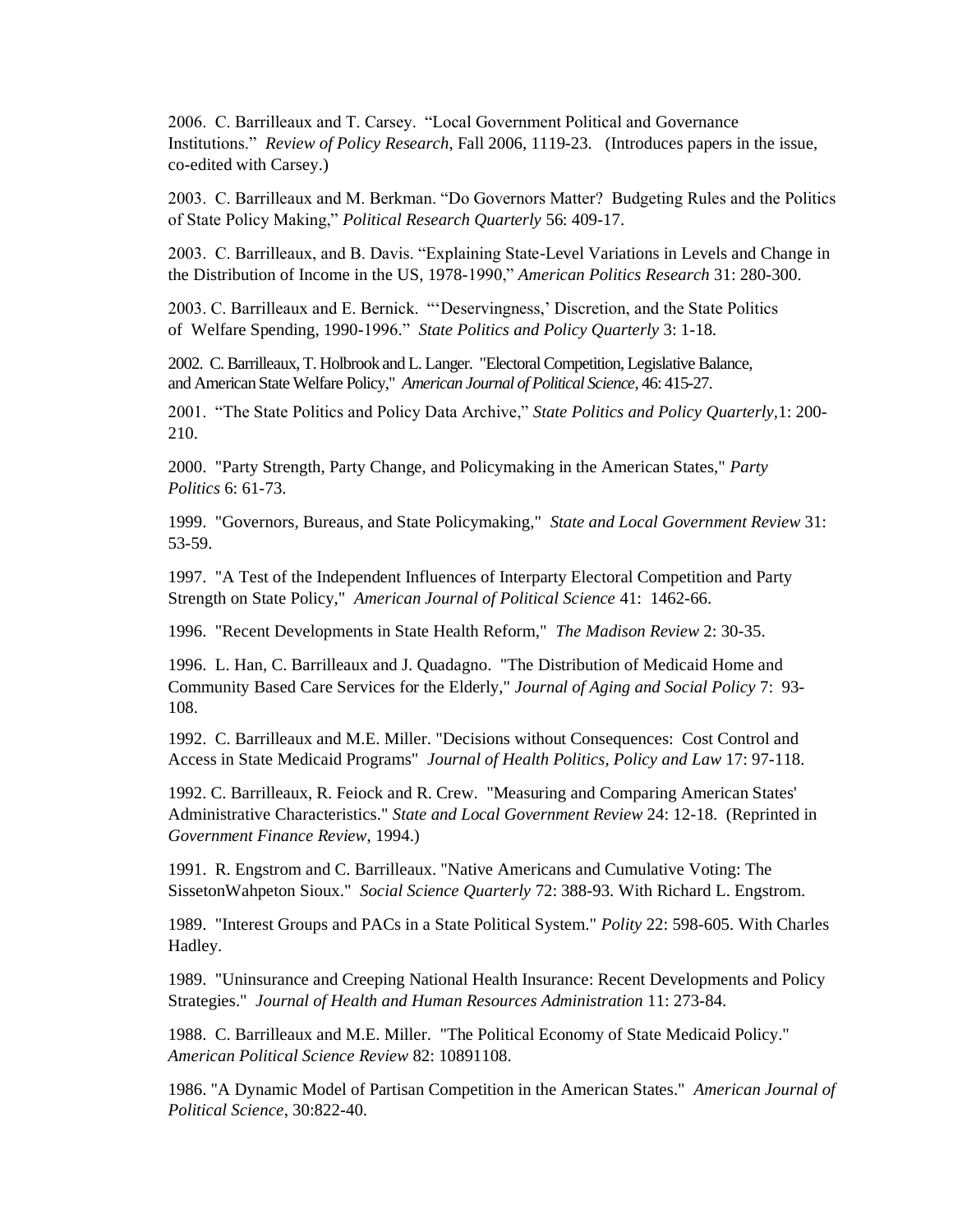1983. P. Ingraham and C. Barrilleaux. "Motivating Government Managers for Retrenchment: Some Possible Lessons from the Senior Executive Service." *Public Administration Review*, 43:393402.

## **Chapters**

2014. "State Health Politics." *Oxford Handbook of State and Local Politics Research*, D. Haider-Markel, ed. NY: Oxford, pp. 713-31.

2006."Ideological Cleavage, Political Competition, and Policy Making in the American States," in J. Cohen, ed. *Public Opinion in State Politics*. Stanford, CA: Stanford University Press, pp. 121-40.

1999. "Statehouse Bureaucracy: Continuity and Change in State Administration." In *American State and Local Politics,* edited by P. Brace and R. Weber. NY: Seven Bridges Press, pp. 97- 113.

1998. "The Politics of Health and Welfare Reforms, 1980-1990." In *Governing Partners*, R.L. Hanson, ed. Boulder,CO: Westview, pp. 177-98.

1996. G. Parker and C. Barrilleaux. "Images of Congressmen and Senators." In *Broken Promise: Congress and the Electoral Connection*, S. Craig, ed. Boulder, CO: Westview, pp. 229-50.

1993. J. Cohen and C. Barrilleaux. "Public Opinion, Interest Groups, and Abortion Policy in the American States," in *Abortion: The Shifting Political Landscape*, Malcolm Goggin, ed. Beverly Hills: Sage, pp. 20321.

1992. C. Barrilleaux and C. Hadley. "Lobbying Louisiana: The End of Freewheeling Ways," in *Interest Groups in the Southern States*, Ronald Hrebenar and Clive Thomas, eds. Tuscaloosa: University of Alabama Press, pp. 295317.

1991. C. Barrilleaux and R.E. Crew, Jr. "Legislative and Congressional Candidate Characteristics, 19781990, and Campaign Spending, 19741986." In *Reapportionment and Representation in Florida: A Historical Collection*, Susan MacManus, ed., pp. 403420. Tampa, FL: USFIII Publications.

#### **Technical reports**

1998. "A Re-Evaluation of the Florida MediPass Managed Care Program." Tallahassee: FL Agency for Health Care Administration, with J. Eyerman and S. Phillips.

1996. "Measuring and Predicting Return to Work in Florida." Tallahassee, FL: Florida Department of Labor, with L. Langer.

1995. "Evaluation of the Florida Medicaid MediPass Managed Care Program." Tallahassee, FL: Florida Agency for Health Care Administration.

1995. "Report on the Status of Return-to-Work in Florida." Tallahassee: Florida Legislature, Workers' Compensation Oversight Board.

1994. "The Politics of Welfare Reform." Tallahassee: Florida Institute of Government.

1993. "Results of a Survey of Florida Medicaid Enrollees." Tallahassee: Agency for Health Care Administration.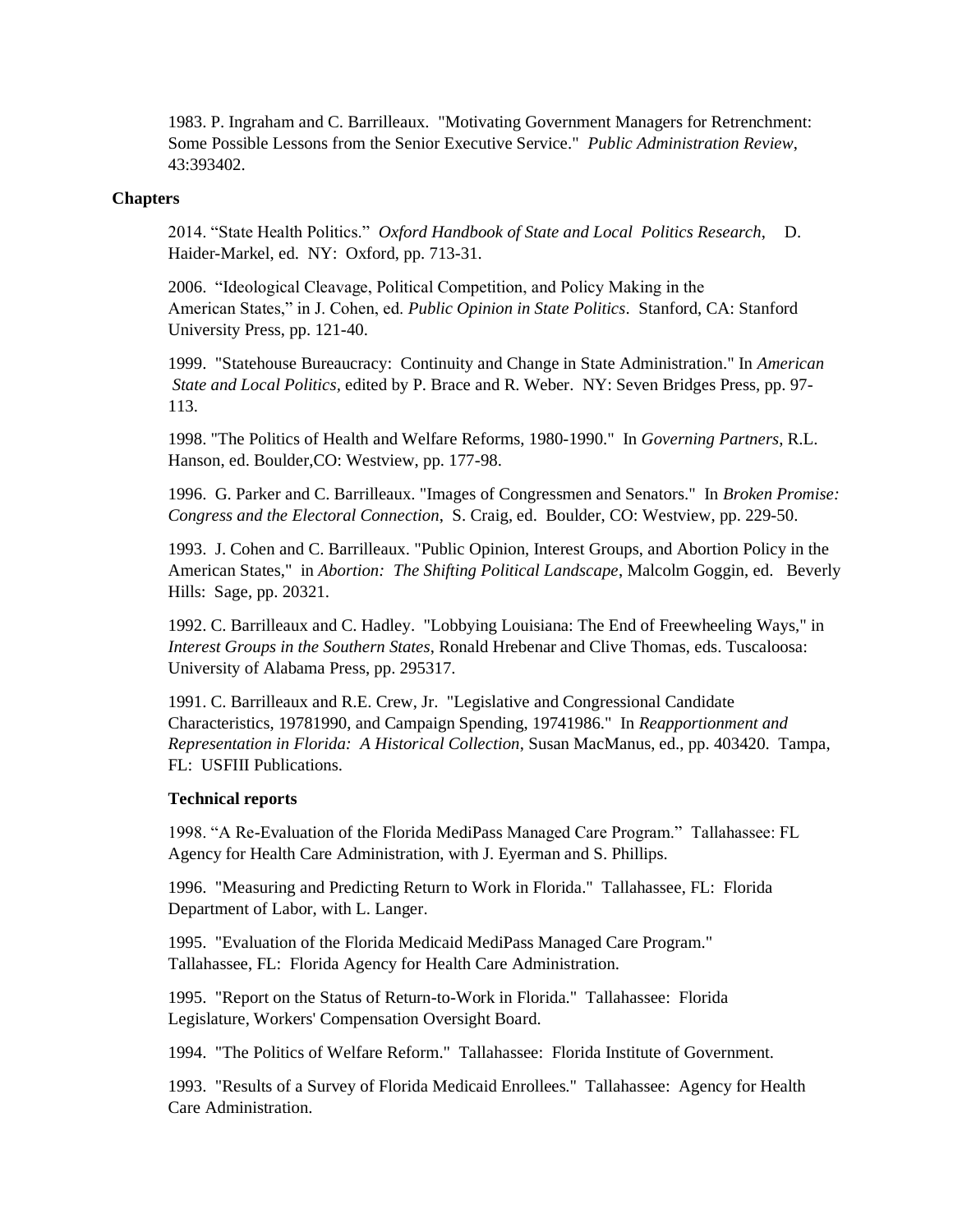1991. "Legislative Districting Effects on Legislative Composition, Electoral Competition, and Policy." Tallahassee, FL: Florida Institute of Government.

1990. "A Guide for Writers of Florida Criminal Justice Executive Institute Final Reports." Tallahassee, FL: Florida Department of Law Enforcement.

1987. "A Statistical Accounting for Medicaid Expenditures in New York State, 1982." Albany, NY: New York Department of Social Services. With Michael D. McDonald.

1985. "Access to Care and the Choice of Ambulatory Care Providers in New York State." Albany, NY: New York Department of Social Services, Program Analysis Note #23. With Hitomi Takada and Tom Fanning.

1983. "Utilization of Health Services by Medicaid Recipients in New York City and Selected Upstate Counties, 1980-1981." Albany, NY: NYS Department of Social Services.

1983. "Utilization of Health Services by Methadone Maintenance Treatment Program and Psychiatric Services Recipients, 19801981." Albany, NY: NYS Department of Social Services. With Tom Fanning.

#### **Reviews**

2009-2010 (winter) Review of S. Allard, *Out of Reach: Place, Poverty and the New American Welfare State.* New Haven: Yale. *Political Science Quarterly* 124: 733-5.

2007-2008 (winter). Review of D. Holland, et al. *Local Democracy Under Siege: Activism, Public Interests, and Private Politics*. NY: NYU Press. *Political Science Quarterly* 122: 708-9.

2006. Review of J. Morone and L. Jacobs, eds. *Healthy, Wealthy and Fair*. *Perspectives on Politics* 4:393-5*.*

1999. Review of R. Hackey, *Rethinking Health Care Policy, American Political Science Review* 93: 454-55.

1998. Review of Nicholas Laham, *A Lost Cause: Bill Clinton's Campaign for National Health Insurance*, *American Review of Politics* 18: 311-15.

1997. Review of Steven Teles, *Whose Welfare? American Political Science Review* 91: 757.

1995. Review of Kenneth Meier, *The Politics of Sin, American Review of Public Administration*.

1994. Review of James Morone, *The Democratic Wish*, *Journal of Public Administration Research and Theory*.

1993. Entries on Thomas Dye (pp. 67-70) and Theodore Lowi (pp. 191-93), in *America*n *Political Scientists: A Dictionary*, ed. by G. Utter and C. Lockhart. Greenwood, CT: Greenwood Press.

1991. Review of M.E. Hawkesworth, *Theoretical Models for Policy Analysis*. *Public Administration Review* 51:182.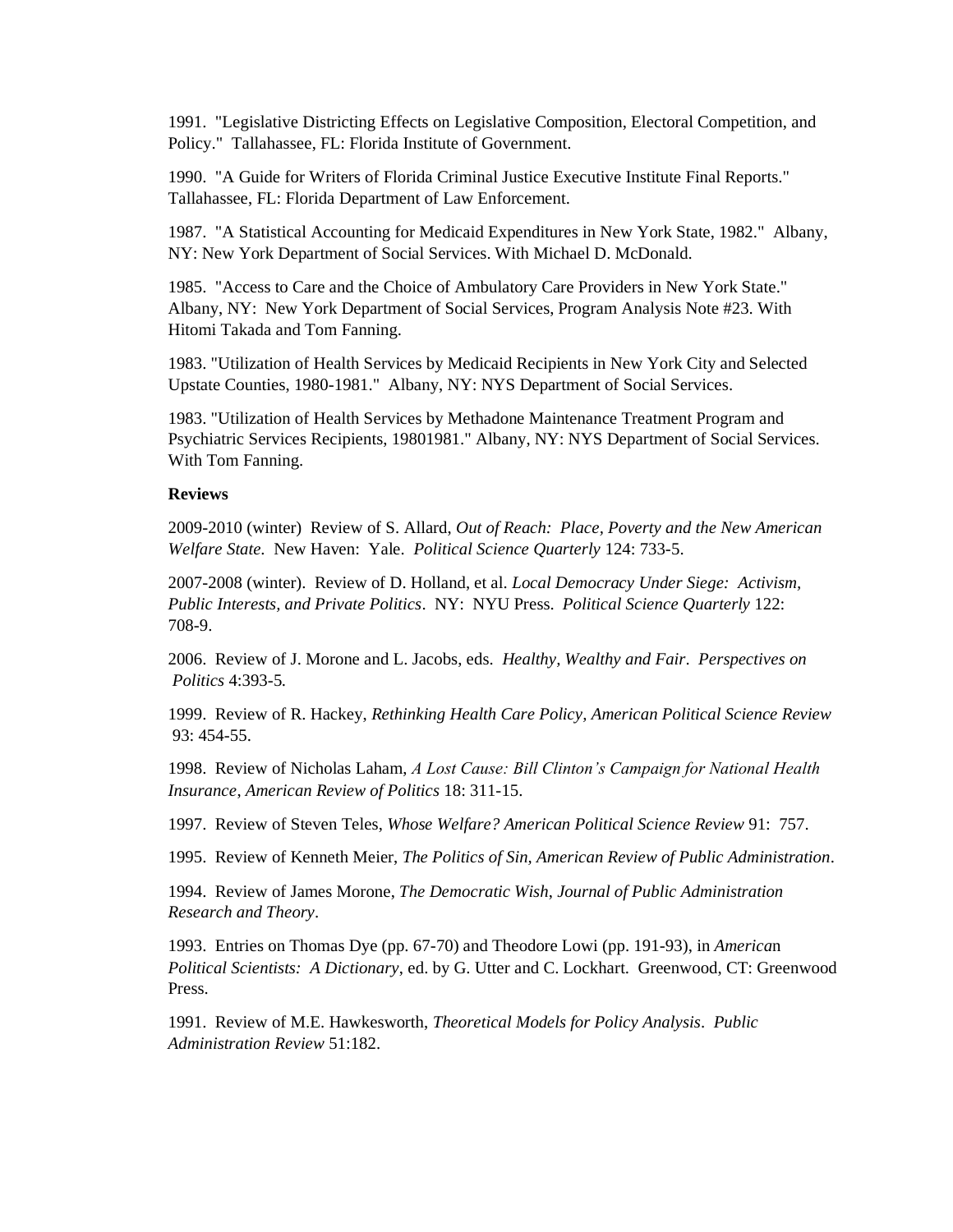1989. Reviews of David Ellwood, *Poor Support*, J. Donald Moon, ed., *Responsibility, Rights, and Welfare*, and John Schwarz, *America's Hidden Success*. *American Political Science Review*  83:63435.

1989. Review of Douglas A. Hibbs, *The American Political Economy. Presidential Studies Quarterly* 19:2025.

1986. Review of J. Gardiner and T. Lyman, *The Fraud Control Game: State Responses to Fraud and Abuse in AFDC and Medicaid. Journal of Politics* 48:76567.

1986. Review of Deborah A. Stone, *The Disabled State. American Political Science Review* 80:31416.

#### **Participation at professional meetings**

#### Papers presented since 2000

2020. "What Explains State Medicaid Policy Designs?" with J. Crofoot. Presented at the annual meetings of the SPSA, San Juan, P.R. Version of the paper also was planned to be presented at the 2020 State Politics and Policy Meeting in San Diego, CA that was canceled due to Covid19.

2017. "Do State Government Austerity Budgets and Tax Cuts Create Jobs and Wage Growth: Evidence from the Recovery," with J. Swanson. Presented at the meetings of the Southern Political Science Association, January, New Orleans, LA.

2016. "Do State Government Austerity Budgets and Tax Cuts Create Jobs and Wage Growth: Evidence from the Recovery," with J. Swanson. Presented at the meetings of the American Political Science Association, Philadelphia, PA.

2016. "Why Do States Counteract Local Government Decisions?" with J. Swanson. Presented at the 15th annual state politics meetings, UT-Dallas.

2015. "Why do States Grant Cities and Counties Home Rule?", with G. Goelzhauser and J. Bunch. Presented at the annual meetings of the Southern Political Science Association, January.

2014. "The Politics of Need: Explaining Medicaid non-reform in the States," with Carlisle Rainey. Presented at the 13<sup>th</sup> state politics meetings, Bloomington, IN, May.

2014. "The Sources of State Education Reforms," with Belinda Davis and Dennis Langley, presented at the annual meetings of the Southern Political Science Associaton, New Orleans, January.

2013. "The Politics of Medicaid Expansion under Obamacare." Presented at the  $13<sup>th</sup>$  state politics meetings, Iowa City, IA, May.

2012. "The Value of Walkable Neighborhoods in Two Florida Cities," with Austin Boyle and Daniel Scheller, presented at the annual meetings of the Southern Political Science Association, New Orleans, January.

2009. "Explaining Variations in African American, Hispanic, and White Citizens Access to Health Services," presented at the annual meetings of the Southern Political Science Association. New Orleans, January.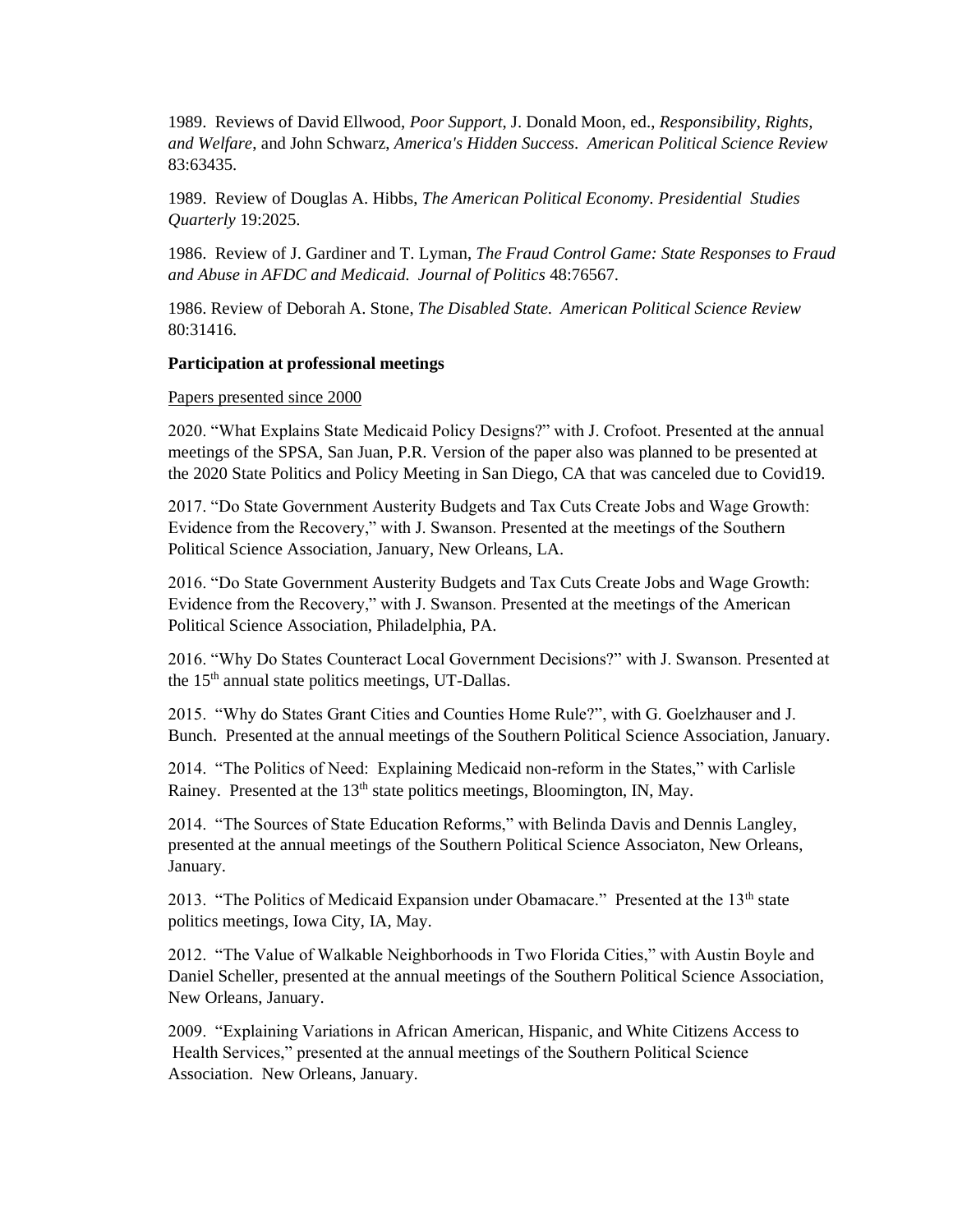2008. "Self Interest, Taxes, and Voting in Florida: Evidence from a Field Experiment," with J. Barabas and K. Ihlanfeldt, presented at the State Politics Research Meeting, Temple University, Philadelphia, PA, May.

2007. "Issue Turnout: Field Experiments with Ballot Initiatives in Florida," with J. Barabas and D. Scheller. Presented at the annual meetings of the American Political Science Association, Chicago, August 31.

2007. "A Micro-level Measure of Electoral Competition in the U.S. States, 1968-2002" with W. Berry, B. Davis, and L. Martin. Annual research meeting of the state politics and policy section of the American Political Science Association, University of Texas, Austin, February.

2006. "Endogenously Chosen Redistributive Taxes in a Laboratory Experiment," with J. Esarey and T. Salmon, presented at the annual meetings of the Southern Political Science Association, Atlanta, January. It was nominated for the award for the best paper presented at the meeting, SPSA, 2006. (Also presented at the annual meetings of the Southern Economic Association (Salmon), Washington, D.C., Oct. 2005.)

2005. "Three Forms of Competition and their Effect on Public Policy," presented at the annual meetings of the Southern Political Science Association, New Orleans, January.

2003. "A Micro-Level Approach to Measuring State Level Electoral Competition," with W. Berry and B. Davis. Presented at the annual meetings of the American Political Science Association, August.

2003. "Whatever Happened to Managed Care for the Disabled?" with E. Bernick. Presented at the annual meetings of the American Political Science Association, August.

2001. "Explaining Differences in the Distribution of Income in the States," with B. Davis. Presented at the State of the States Conference, College Station, TX, March.

2000. "Doing better but Feeling Worse? Cash Transfers and Income Distribution in the American States, 1972-1996," with B. C. Davis. Presented at the annual meetings of the Midwest Political Science Association, Chicago, April.

Other participation at professional meetings since 2000:

Chair and/or panel discussant, APSA 2006, 2007;2014 MPSA 2007, 2008; SPSA, 2006, 2007, 2008, 2009, 2010; 2012; 2013; 2014; 2015; State Politics and Policy Annual Meetings, 2007- 2014, 2015-2019.

Chair and Discussant, panel on health politics in the states, American Political Science Association, September 2005.

Discussant, panel on policy making, Southern Political Science Association, January, 2005.

Chair and discussant, panel on state politics, Southern Political Science Association, January 2004.

Chair and discussant, panel on public policy diffusion, annual meetings of the American Political Science Association, Philadelphia, August 2003.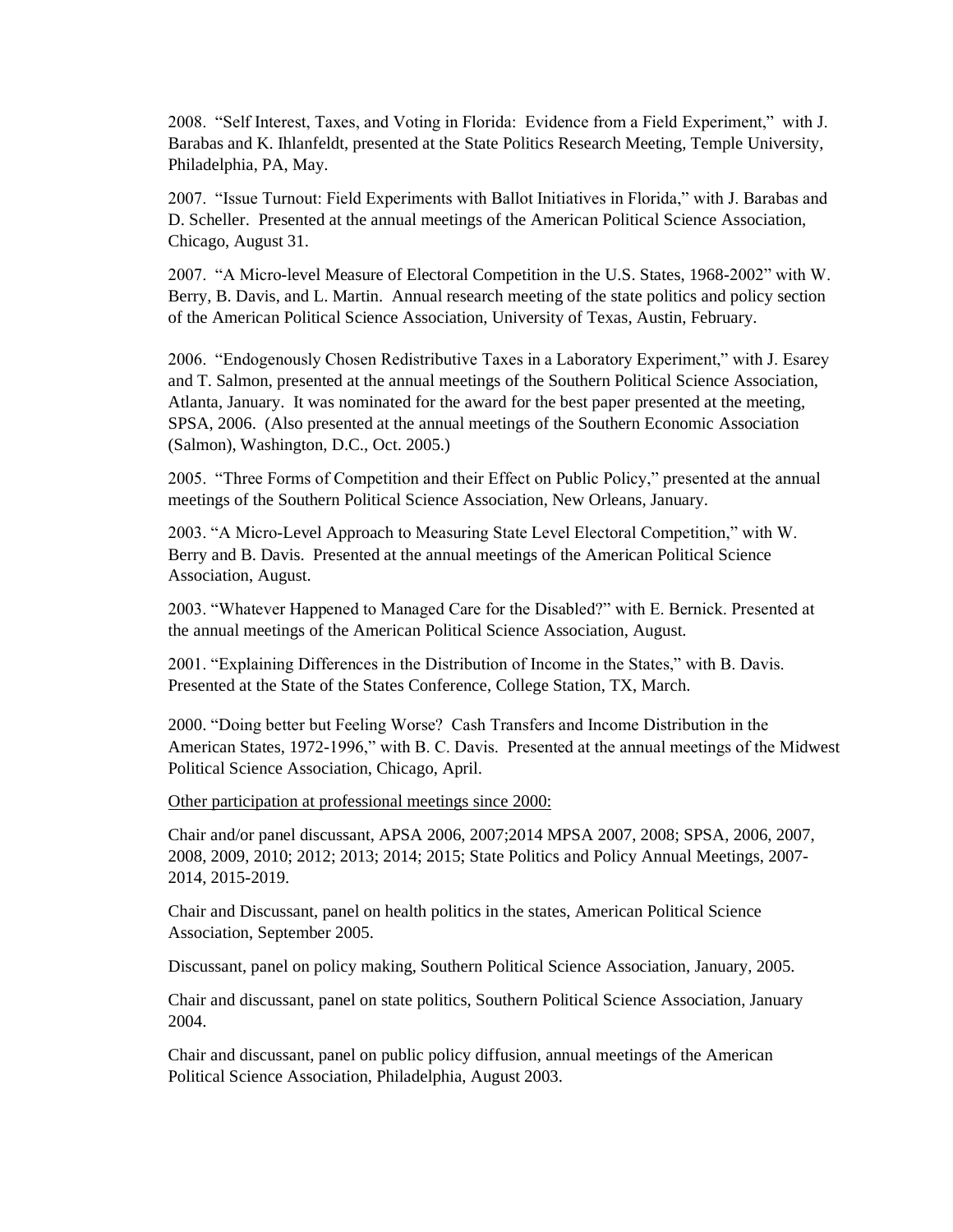Chair and discussant, panel on health and welfare policymaking, annual meeting of the Midwest Political Science Association, Chicago, April 2003.

Convener and discussant, panel on institutional politics, 3<sup>rd</sup> Conference on State Politics, Tucson, AZ, March 2003.

Discussant, graduate student poster session, 3<sup>rd</sup> Conference on State Politics, Tucson, AZ, March 2003.

Convener, panel on legislatures and bureaucracies, 2<sup>nd</sup> Conference on State Politics, Milwaukee, WI, May 27, 2002.

Discussant, panel on "Models of Policy Innovation Diffusion," annual meetings of the American Political Science Association, Washington, D.C., August, 2000.

#### **Editorial boards and reviews**

Editorial board, *State Politics and Policy Quarterly,* 1999-present.

Editorial board, *American Politics Research* (formerly *American Politics Quarterly*), 1997-2007.

Editorial board, *American Review of Politics*, 1996-2016.

Editorial Board, *American Journal of Political Science*, 1994-97.

Co-editor, *Policy Currents*, quarterly publication of the APSA organized section on public policy,1994-1996.

Occasional Referee, *American Political Science Review, American Journal of Political Science, Public Administration Review, Journal of Health Politics, Policy and Law, Legislative Studies Quarterly; Journal of Public Administration Research and Theory; Policy Studies Review, Journal of Politics, Western Political Quarterly/Political Research Quarterly, American Politics Quarterly, American Review of Politics, Quarterly Review of Economics and Business, Policy Studies Journal, Social Science Quarterly, American Review of Public Administration, State and Local Government Review, The Social Science Journal*, *State Politics and Policy Quarterly; Political Behavior; Public Choice;* National Science Foundation, Agency for Health Care Policy and Research, National Institute of Health, various commercial and university presses.

#### **Dissertations directed, last known employment of student:**

 John W. Stewart. University of New Orleans. "The New Orleans Symphony Financing Debacle: Lessons for NotforProfit Management." 1989. President, Red Hot Peppers Land Exploration Company, New Orleans.

Roy A. Dawes. Florida State University, Political Science. "A Model of Normal Partisan Change in the American States, 1940-1990." 1991. Associate professor of political science, Gettysburg College.

Susan Phillips. Florida State, Askew School. "A Quantitative Historical Analysis of the Adoption and Repeal of State Certificate of Need Laws, 1963-1993." 1995. Policy research, State of Oregon.

Hyeon-Joong Shin. Florida State, Political Science. "Explaining Change in Old Age Pensions in 19 Western Democracies: A Pooled Cross-Sectional Analysis." 1995.Instructor,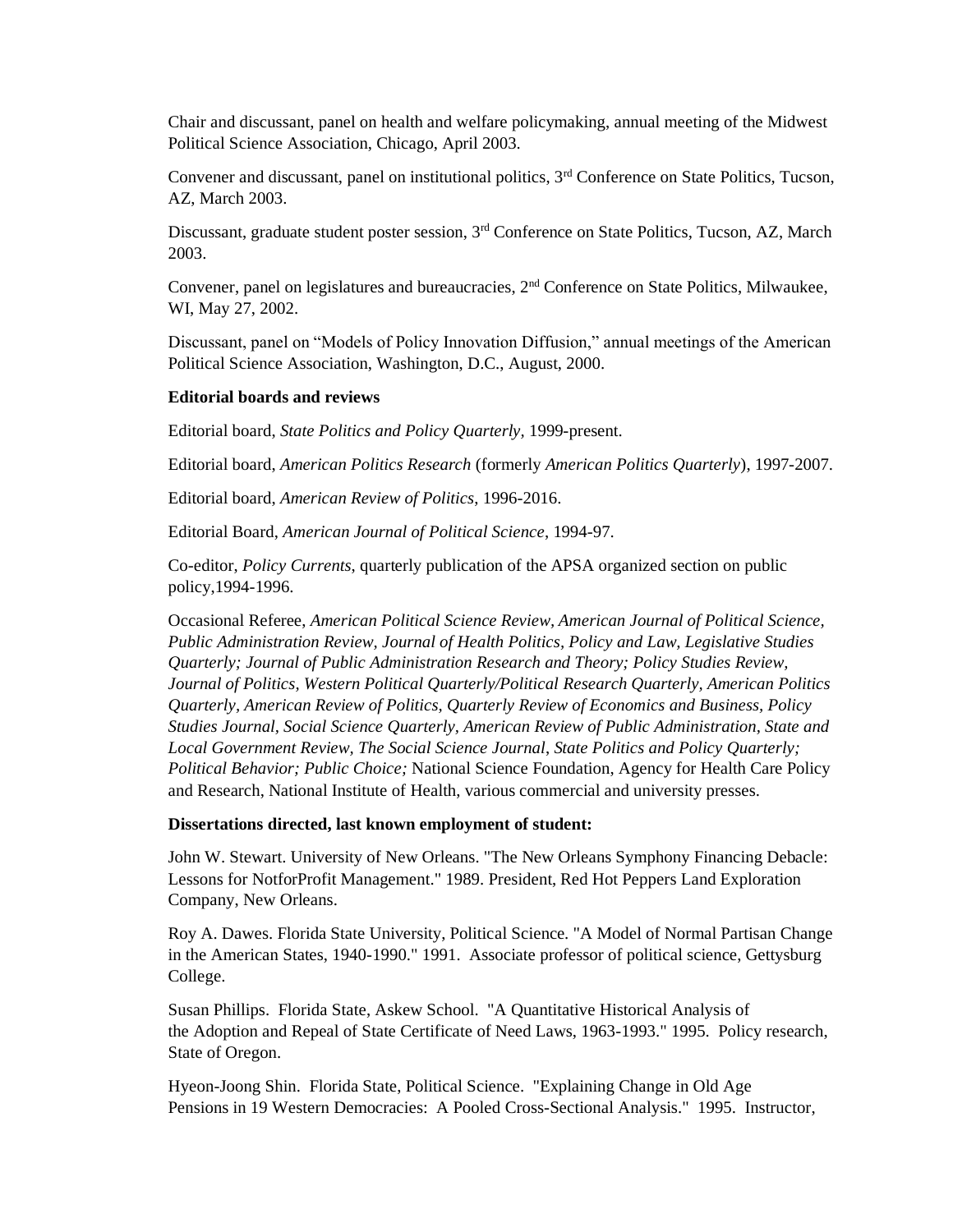Chonnam National University, Korea.

Eric Prier, Florida State, Political Science, "Exploring the Organizational Development of the Florida House of Representatives, 1870-1994," 1997. Associate professor, political science, Florida Atlantic University.

Christopher Stream, Florida State, Askew School. "Explaining American States' Adoptions of Health Insurance Reforms, 1990-1996." 1997. Director of the School of Public Policy and Leadership, University of Nevada, Las Vegas.

Wartyna Davis, Florida State, Political Science. "An Analysis of the Legislative Perspectives of African-American State Legislators." 2002. Professor and Dean of the College of Humanities and Social Sciences, Wm. Patterson University.

Ethan Bernick, Florida State, Political Science, "The Expansion of Medicaid Managed Care in the States, 1980-2000." 2002. Associate professor, Kansas State University.

Brad Kile, Florida State, Political Science, "Networks, Interest Groups, and the Diffusion of State Pharmaceutical Policy." 2005. President, Kile Consulting, Faculty, Masters of Applied American Politics and Policy Program, Florida State University.

Joohyun Kang, Florida State Political Science, "The Political Economy of State Government Regulation of Early Childhood Daycare." 2006. Associate professor, Sookmyung Women's University.

Gregory Goelzhauser, Florida State Political Science, "Three Essays on Judicial Institutions." 2010. Associate professor, Utah State University.

Daniel Scheller, Florida State, Political Science, "The Political Economy of Homeowner Associations." 2010. Associate professor, and Director of Urban Studies Program, University of Nebraska-Omaha.

Karen Halperin Cyphers, Florida State, Political Science. "Choice Making in the Florida Medicaid Program." 2012. (co-directed with Jason Barabas) Partner, Vice President of Research and Policy, Sachs Media Group.

Thomas Croom, Florida State, Political Science. "To Protect the Child: The Development of Child Protective Legislation in the U.S. States." 2013. Working for a child protective services foundation.

Jeffrey Swanson, Florida State, Political Science. "Essays on Welfare Reform in the US States," 2018. Research staff, Florida Department of Children and Families.

## **Contracts, grants and awards**

National Science Foundation award SES-0720055 pi, co-pi's T. Salmon and J. Esarey, "Explaining Preferences for Social Insurance and Redistribution in a Laboratory Democracy," August 2007-July 2009, \$108, 868,

Florida State University, co-pi, internal competitive grant for seed money to create a Center for Democratic Performance, \$125,000. 2006. Florida State University, co-pi, successful application in University-wide competition to create "clusters of excellence", for Experimental Social Sciences Cluster (3 positions for Economics, 2 for Political Science, one senior in each), 2006.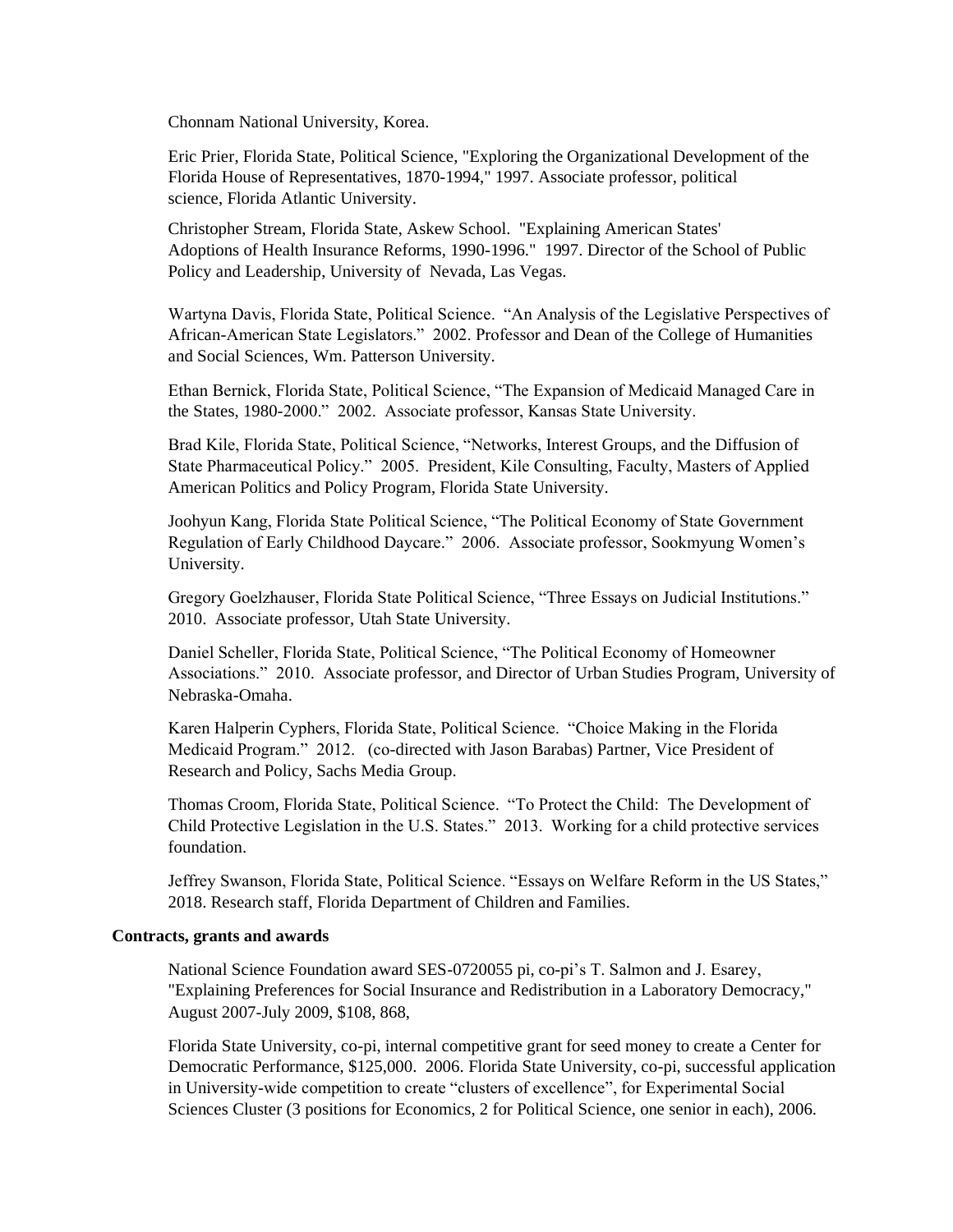Florida State University, COFRS Research Award, 2003. \$8,000.

National Science Foundation. Dissertation Improvement Grant Proposal. Principal Investigator, for Ethan Bernick. Nov. 2000-October 2001, \$8,000.

Florida Department of Health. Assistance with PRAMS Program Surveys. Principal Investigator. September-November, 2000. \$6,500.

Florida Department of Transportation. Survey of Well Elders' Satisfaction with Florida Highways and Roads. Principal Investigator. September-November, 2000. \$13,000.

Florida Department of Transportation. Survey of Florida Elected and Appointed Government Officials' Satisfaction with Florida Highways and Roads. Principal Investigator. September-November, 2000. \$38,000.

State University of New York Research Foundation. Study of SSI Innovations in the States. Principal Investigator. September, 2000-June, 2001. \$5,000.

Florida Department of Transportation. Treasure Coast Travel Survey. Co-Principal Investigator, with Corradino Group, Consulting Engineers. November, 2000-June, 2001. \$140,000.

Florida Division of State Group Insurance, Measuring Satisfaction with DSGI Services, \$10,000.

2000. National Science Foundation Political Science program, Research on Decisionmaking in State Courts of Appeal, dissertation support of \$6,000. 1997-98. Principal investigator, dissertation support for Laura Langer.

Florida Agency for Health Care Administration. MediPass Medicaid Managed Care Evaluation, July 1997-May 1998, \$99,000. Principal investigator.

Florida Agency for Health Care Administration. Contract to evaluate the MediPass Medicaid managed care program, July-December 1995. \$76,000.

University of California, San Francisco. Consultation on a study of health care reform in Florida, H. Luft, Principal Investigator. July-December 1995. \$2,500.

Florida Department of Labor, Division of Workers' Compensation. Contract to continue the research partnership between the Division and the College of Social Sciences, co-principal investigator. April 1995-December 1995, \$95,000.

Florida Department of Labor and Income Security, Division of Workers' Compensation. Consultation on establishment of a resource-based relative value system for reimbursement of health care received under workers' compensation insurance. 1995-1998.

American Civil Liberties Union, Florida Rural Legal Services. Plaintiffs' expert in voting rights cases in Belle Glade, FL, Arcadia and DeSoto Co., FL, and Walthill and Thurston Co., NE.

Florida State University, intramural funding for research on policy making in the American states. May-August, 1995. \$8,000.

Florida State University, College of Social Sciences, support for proposal development.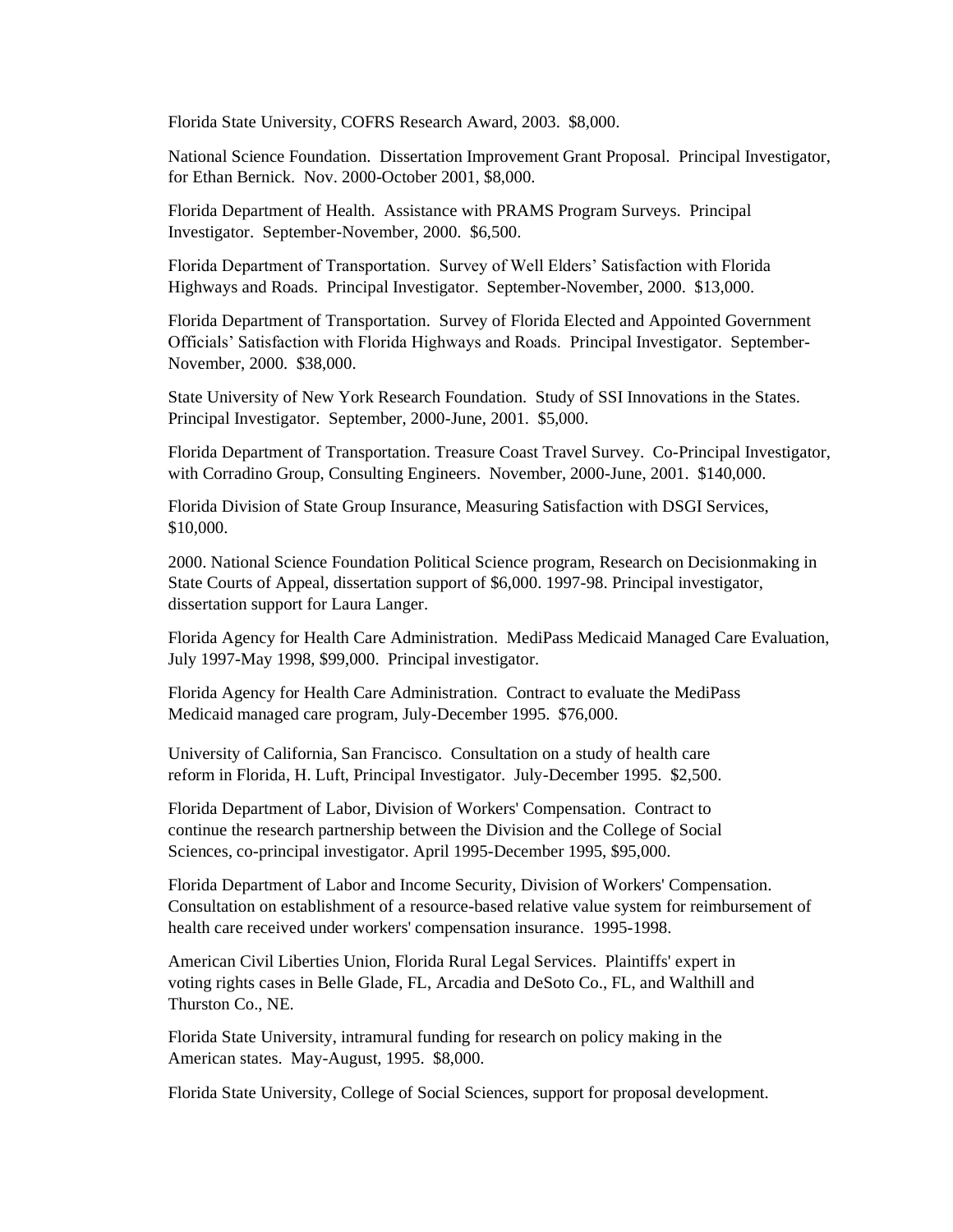May-August, 1995. \$5,000.

Florida Workers' Compensation Oversight Board. Contract to complete analyses and produce an annual report to be presented to the Legislature, November 1994, \$10,000.

Florida Institute of Government, support for research on welfare reform in the states, May-July, 1994, \$5,000.

Florida Department of Labor, Division of Workers' Compensation. Contract to establish a research partnership with Division research staff, co-principal investigator, April-December 1994, \$99,483.

Florida Medicaid Program, Office of Provider Relations. Survey of Medicaid enrollee consumer satisfaction, JuneNovember, 1992. \$4,975.

Florida Rural Legal Services, exit polls of Arcadia, FL and Belle Glade, FL city council elections, Sept. 1991- Sept. 1993.

Florida Committee on Legislative Reapportionment. An analysis of the effects of shifting from multimember to single member legislative districts. Coprincipal investigator. July 1, 1990June 30, 1991, \$28,000.

Florida Department of Law Enforcement. Contract to produce a guide for doing research for participants in an executive institute. MarchJune, 1990.

Native American Rights Fund. Support for an exit poll of voters in Sisseton, S.D. June, 1989, \$1,200.

U. S. Dep't of the Interior, Minerals Management Service. Grant to study social and economic impacts of offshore oil exploration in Louisiana, co-principal investigator (with 6 others), Jan. 1989-May 1990, \$119,543.

Robert Wood Johnson Foundation. Support for research on the impacts of differences in state welfare medicine programs on low income persons' health status, usage, and continuity of care. 19871988. Principal investigator, \$15,000.

Robert Wood Johnson Foundation Faculty Fellowship in Health Care Finance. 19861987, \$40,000.

U. S. Bureau of the Census. Grant to participate in a workshop on the use of Survey of Income and Program Participation data, Ann Arbor, MI. 1986.

NYS Department of Social Services. Support for research on the determinants of Medicaid spending in the American states. 1986, \$2,500.

University of New Orleans Summer Scholar Award, 1985, for research on the political economy of policy determination, \$2,750.

University of New Orleans Graduate Research Council Award, 1985 1986.

SUNY Research Foundation. Salary support for research on welfare medicine policies in the American states. 1982-1984.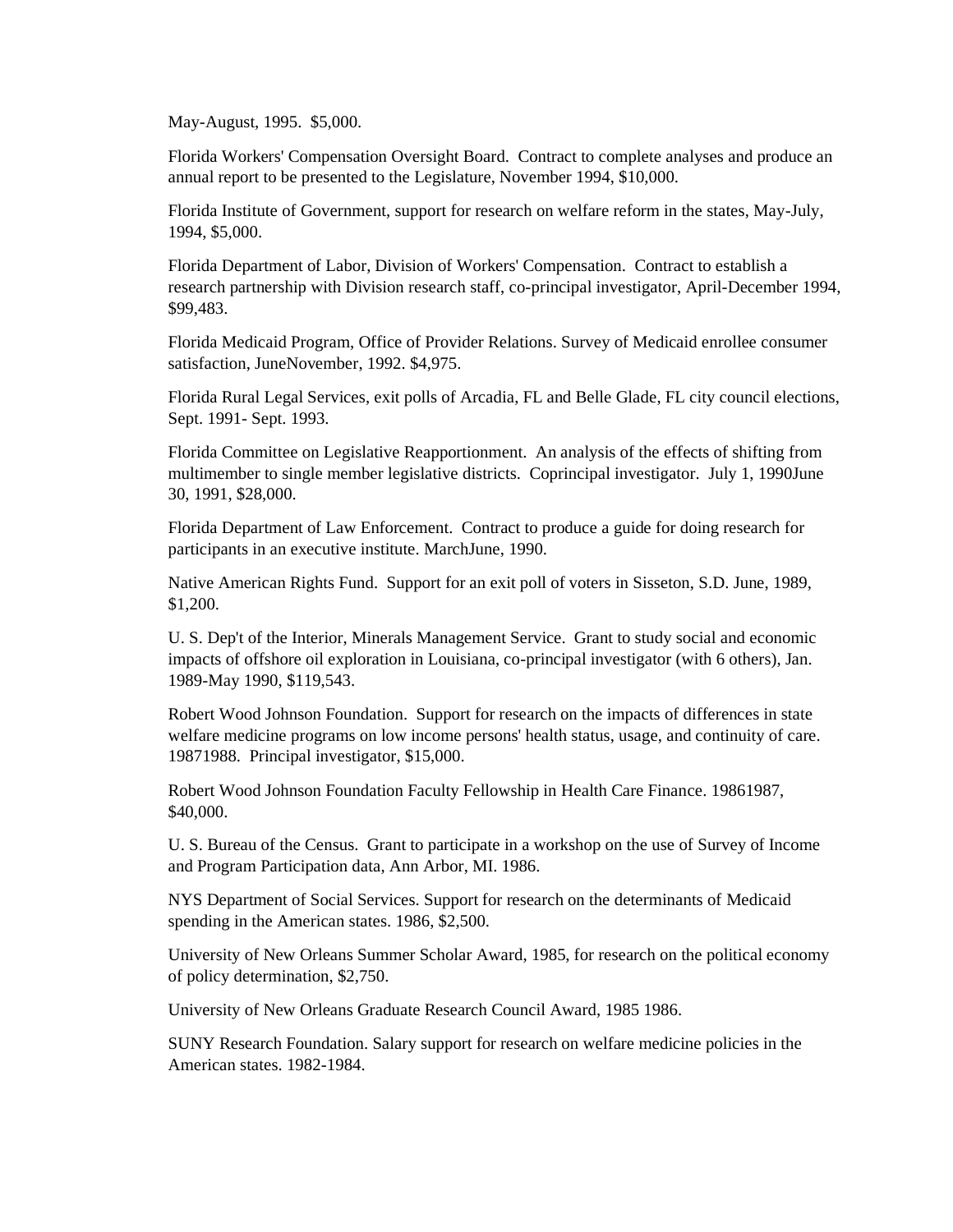#### **Service**

#### **Public**

Organizing 2022 State Politics research meeting, Tallahassee, FL.

President, APSA State Politics and Policy Organized Section, 2017-2019.

Section organizer, MPSA 2015, Urban and Local Politics.

Mooney Best Dissertation Award, APSA Organized Section on State Politics and Policy, 2015. Committee member.

APSA Organized Section on Public Policy, Chair, 2014, Committee chair, Career Achievement Award

APSA Organized Section on State Politics and Policy, 2014. Committee member, Career Achievement Award.

Organized a conference on regulation in the U.S. states, FSU DeVoe Moore Center, February 2014 (12 papers invited).

Invited lecture, "An Agenda for Research in State Health Policy", University of Tennessee, Department of Political Science, May 2008.

Invited lecture, "State Policy Effects on Access to Care for Hispanic Citizens," Robert Wood Johnson Foundation Center, University of New Mexico, November 2007.

Invited lecture, "Health Reform Issues in the 2000 National Elections," University of Idaho College of Law, Moscow, Idaho, May 2000.

Assistance in designing an evaluation plan to assess the effects of a nurse assistance program, Quincy, FL Health Clinic, Tallahassee Memorial Hospital, 5-99/8-99 (pro bono).

Testimony as plaintiffs' expert in voting rights case, U.S. District Court, Ft. Myers Circuit, June 1998.

Consultant, Project Vote-Smart, November 1993-present (pro-bono); review instruments for state and national political awareness tests.

Testimony before Florida Senate and House Health Committees on the results of the 1995 Florida MediPass evaluation, January 1996 (pro bono).

Testimony before the Florida Department of Insurance (Commissioner and rate setting panel) on the use of a resource-based relative value system for reimbursing providers for health services under workers' compensation, December, 1995 (pro bono).

Consultant, strategies for providing Medicaid, AFDC and other social services under block grants, Florida House Appropriations Committee, Sep.-Dec. 1995 (pro bono).

Consultant, research methods for assessing the effects of implementing regional health alliances on pricing for managed care in Florida, Lazarus Consulting, for Florida Agency for Health Care Administration, April 1995.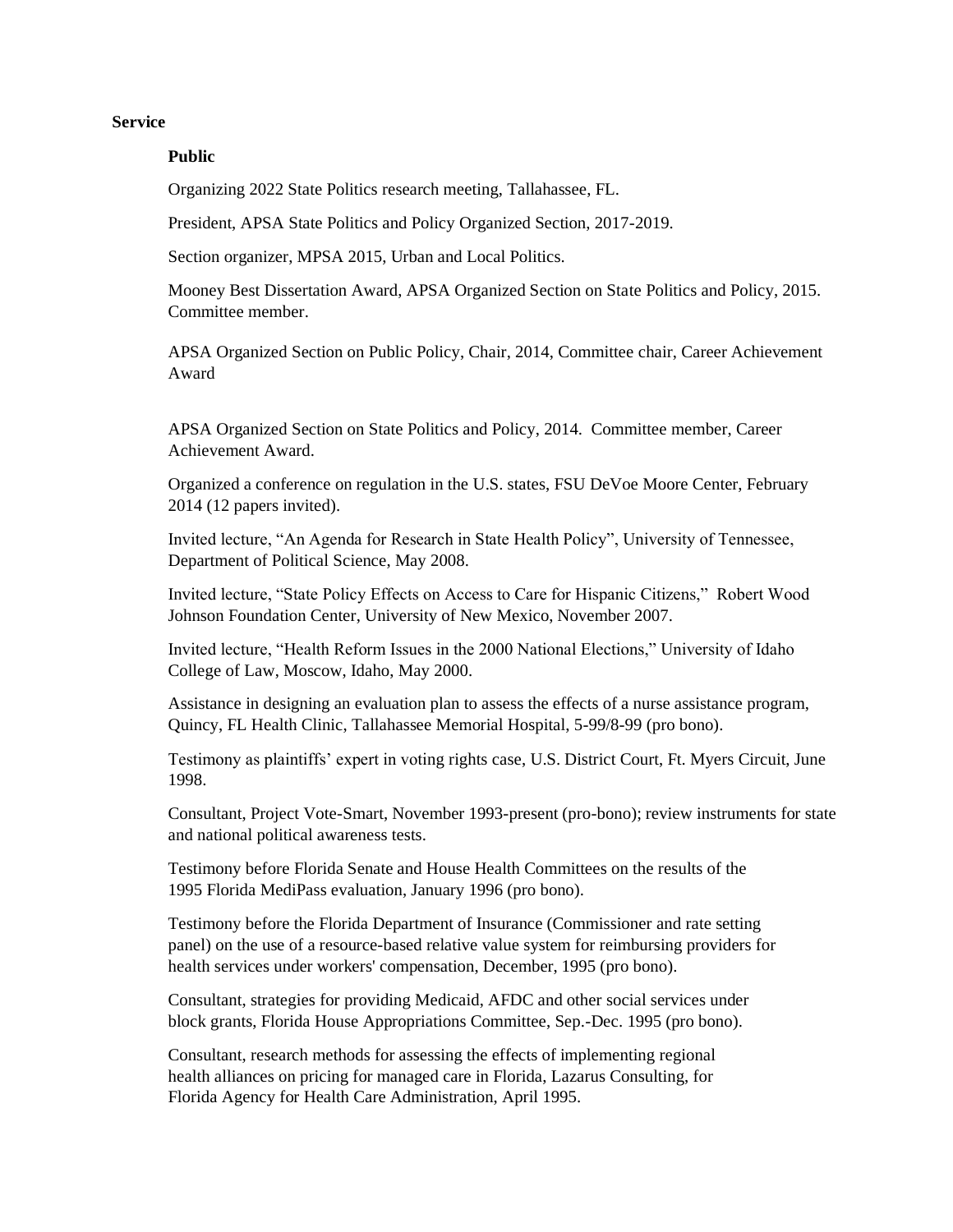Consultant, Family Practice Residency Program, Tallahassee. January 1990March 1991 (pro bono).

## **Disciplinary**

Chair, SPAS Malcolm Jewell Best Graduate Student Paper Award, 2021.

Chair, State Politics and Policy Section of the American Political Science Association, 2015- 2017.

Program committee, Urban and Local Politics, Midwest Political Science Association, 2015 meeting.

Program committee, Southern Political Science Association, 2012 annual meetings, public policy.

Invited speaker, "Getting out the Vote in Florida: Evidence from a Field Experiment," with Jason Barabas, University of Florida, Department of Political Science, October 2009.

Invited speaker, "What Motivates Political Preferences? Self-Interest, Ideology and Entitlement in a Laboratory Democracy," University of Nevada, Las Vegas, March 2007.

Invited speaker, "Ideology and Self-Interest in a Laboratory Democracy," Department of Political Science, University of Vermont, Burlington, VT February 2006.

Invited speaker, Ideology in State Politics, American Politics Group, Department of Political Science, University of North Carolina, Chapel Hill, December 2004.

Program committee, Southern Political Science Association, 2001 (organized state politics panels).

Speaker on "Graduate Education in Political Science," Pi Sigma Alpha honors banquet, University of Idaho, May 2000.

Graduate program review team, SUNY-Stony Brook public policy program, 1999.

Chair, nominations committee, APSA Organized Section on Public Policy, 1999.

Brooks-Cole Best Graduate Student Paper Award committee, Southern Political Science Association, 1995 (to select best paper presented at the 1994 annual meetings)

Established and maintained Florida State University State Politics and PolicyData Archive, 1993- 2000.

Council, APSA organized section on state politics and policy, 1992-1994.

Secretary-treasurer and newsletter editor, APSA organized section on state politics and policy, 1994-97.

Brooks Cole Best Graduate Student Paper Award committee, Southern Political Science Association, 1993 (to select the best paper presented at the 1992 annual meetings).

Executive committee member, APSA organized section on Political Organizations and Parties, 19901992.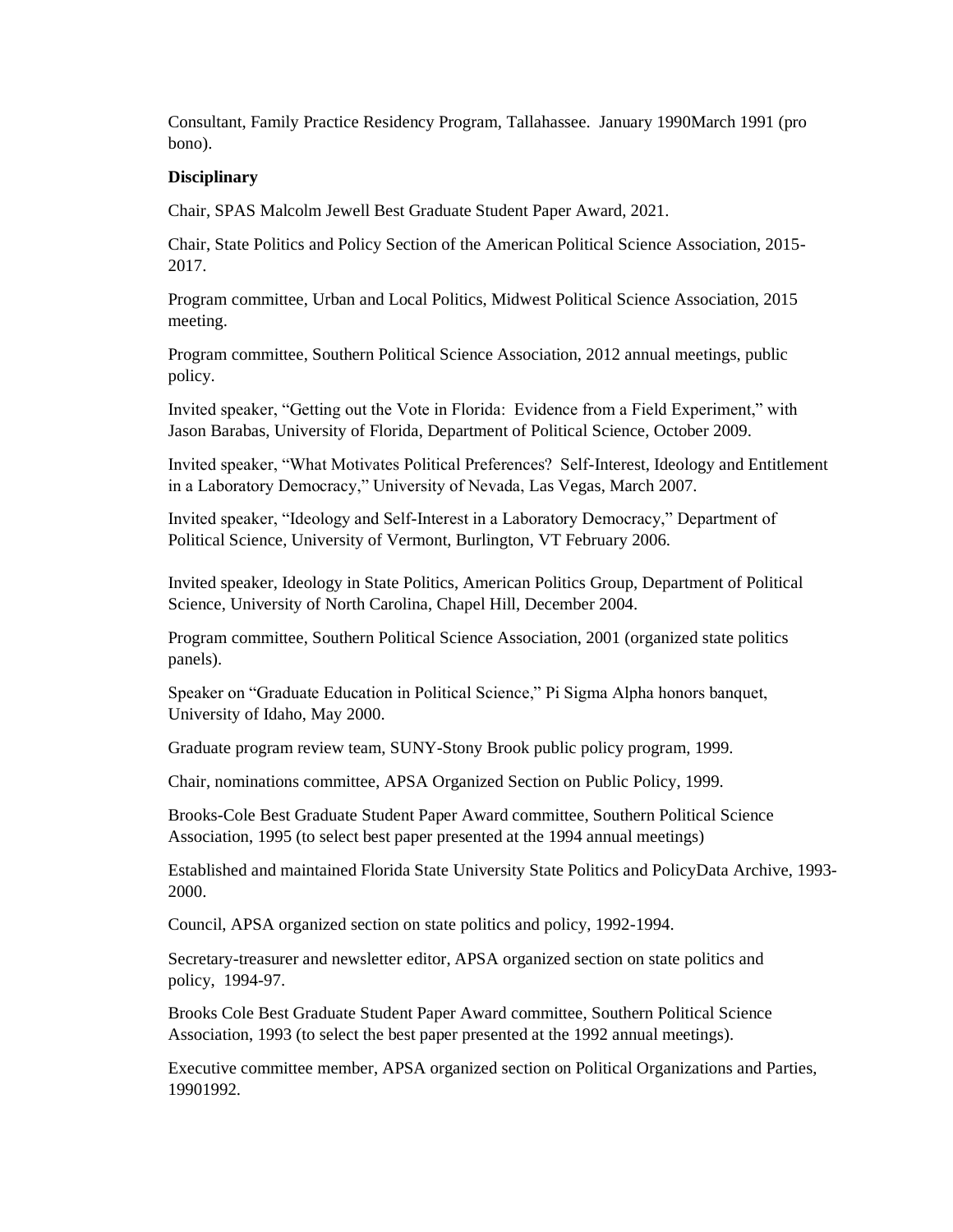Tenure and promotion reviews for TAMU, Kansas State; Florida International, St. Louis U., Pittsburgh; University of Rhode Island, George Mason University, Siena College, ; University of South Carolina, 2014, University of Oklahama, 2014, University at Buffalo, SUNY (2012), University of New Mexico (2011), University of Vermont (2011), University of Alabama (2009), University of Texas, Austin (2008), University of Mississippi (2005), Binghamton University (2005), University of Maryland, Baltimore County (2003), Louisiana State University (2004, 2012), University of Kansas (2007); University of Nebraska (1990); University of Texas, Dallas (1993); University of Texas, Arlington (1994, 2010); University of North Carolina, Charlotte, (1995; 1999); University of Pittsburgh (2007; 2014); University of Toledo (1998, 2010), West Virginia University (1995, 2007).

## **University Service**

Chair, Sociology Department Graduate Policy Committee Review, 2022.

FSU Faculty Senate, 2021-22.

University Tenure on Appointment Committee, 2021-22.

University Promotion and Tenure Committee 2021-22.

COSSPP Promotion and Tenure Committee, 2021-22.

College of Social Sciences and Public Policy Academic Affairs Committee, 2019-2021.

College of Social Sciences and Public Policy Executive Committee, 2014-2020.

College of Social Sciences Promotion and Tenure Committee, 2017, 2020.

Living Learning Community group, 2011-2014.

Faculty Senate alternate, College of Social Sciences, 2009-2010.

Graduate Policy Committee, January 2009-2011.

Chair, Department of Economics Graduate Policy Committee Review, Fall 2006.

Chair, Department of Political Science experimental social sciences search, 2006-.; Department of Political Science American politics search, 2004; American politics recruitment committee, Department of Political Science, 1995

University liberal studies committee, 2004-2006; 2006-2008.

American politics field representative, Political Science graduate committee, 2006-2007.

Organized DeVoe Moore Center Critical Issues Symposium, 2006. Edited nine symposium papers for publication in refereed journal, *Review of Policy Research.*

Organized a conference on research in American state politics, DeVoe Moore Center, 2000- 2001.

Department of Political Science search committee participation: Health politics search committee, 2005; American Politics search committee, 2005; public policy, 2002; Eppes Professor search committee, 2000; American politics search committee, 1998; Comparative politics search committee, 1998.